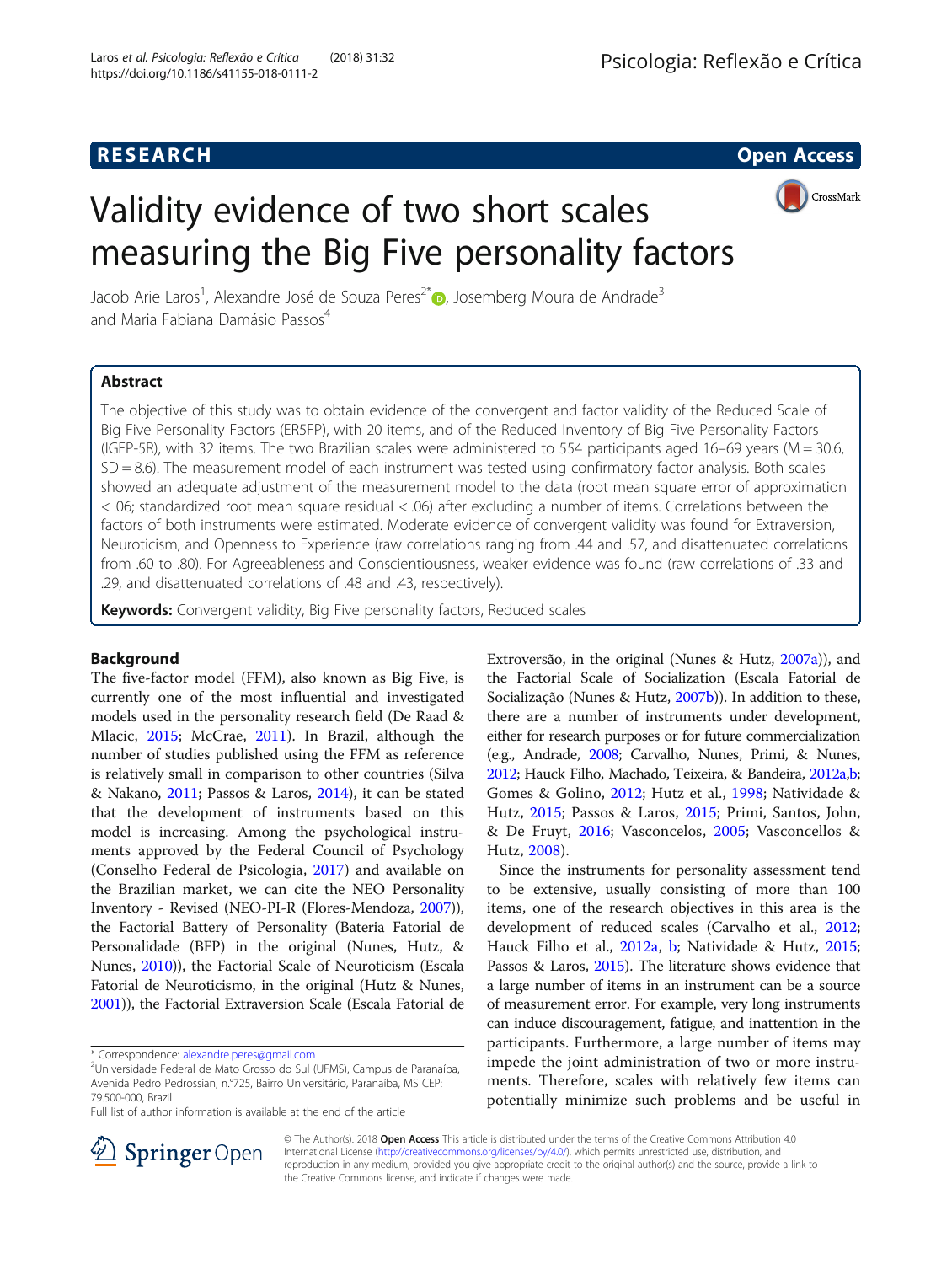different testing settings (e.g., surveys and screenings), provided that they have acceptable reliability indices and satisfactory evidence of validity.

One possible disadvantage of using reduced scales concerns the relatively high amount of measurement errors due to the fact that the number of items of a scale is negatively related to the amount of measurement errors. Another drawback of using reduced scales is related to the possible occurrence of increasing type I and II errors (Credé, Harms, Niehorster, & Gaye-Valentine, [2012](#page-9-0)). However, the literature already presented evidence that reduced instruments can be a reliable alternative for personality assessment (Donnellan, Oswald, Baird, & Lucas, [2006](#page-9-0); Laverdière, Morin, & St-Hilaire, [2013](#page-9-0); Rammstedt, [2007\)](#page-9-0). With this motivation, some reduced scales for personality assessment based on the FFM have been proposed in recent years in Brazil.

Andrade [\(2008](#page-9-0)), for example, developed the Reduced Inventory of the Big Five Personality Factors (Inventário Reduzido dos Cinco Grandes Fatores de Personalidade (IGFP-5R) in the original), based on the translation and adaptation for Brazil of the Spanish version of the Big Five Inventory (Benet-Martinez & John, [1998\)](#page-9-0). Originally composed of 44 items, the inventory was administered to a sample of 5247 subjects from all Brazilian geographic regions. Confirmatory factor analysis demonstrated the adequacy of a model with 32 items and five correlated factors with reliability coefficients ranging from .66 to .76. By analyzing the items using the item response theory (IRT), the author certified that the instrument had adequate psychometric parameters, even considering that the items did not cover the entire latent trait *continuum*. Among other conclusions, Andrade [\(2008](#page-9-0)) pointed out the need to carry out studies investigating the evidence of the convergent validity between the IGFP-5R and other FFM-based instruments, such as NEO-PI-R and NEO-FFI-R.

Hauck Filho et al. [\(2012a](#page-9-0), [b\)](#page-9-0) proposed the reduced marker scale (Escala de Marcadores Reduzidos (EMR) in the original), based on adjective markers for personality assessment identified by Hutz et al. ([1998\)](#page-9-0). Analyzing data from a sample of 674 university students, a five-factor structure was found. Each factor was composed of five items, with reliability coefficients of factor scores ranging from .61 to .80. In another study with the EMR on a sample of 208 adolescents Hauck Filho et al. ([2012a](#page-9-0), [b](#page-9-0)), factor analysis also indicated a five-factor structure with each factor containing four items. The reliability coefficients of the factor scores ranged from .55 to .80. Subsequently, Machado, Hauck Filho, Teixeira, and Bandeira ([2014\)](#page-9-0) analyzed the responses of 887 university students to the EMR. Factor analysis pointed to a structure with five oblique factors, and IRT analysis indicated a good adjustment of the measurement model, although with a concentration of the items in a restricted range of the latent trait continuum, as occurred in the study conducted by Andrade ([2008\)](#page-9-0). Finally, Pariz, Haddad, and Machado [\(2016](#page-9-0)) gathered evidence of convergent and criterion validity regarding the EMR. The results indicated statistically significant correlations between the EMR and the BFP (Nunes et al., [2010\)](#page-9-0), with the exception of the Socialization (i.e., Agreeableness) and the Openness to Experience factors.

Another example is the study conducted by Carvalho et al. ([2012\)](#page-9-0) regarding the translation and adaptation to Brazil of the Ten-Item Personality Inventory (TIPI), developed by Gosling, Rentfrow, and Swann [\(2003\)](#page-9-0). According to Carvalho et al., TIPI is one of the most cited reduced scales based on the FFM. The results of data analysis of a sample of 404 Brazilian adolescents indicated a structure of three factors, but with low reliability indices ranging from .41 to .63. Among other notes, the authors indicated that before discarding the use of the TIPI in the Brazilian cultural context, it is necessary to gather evidence of validity based on external variables, including other instruments constructed based on the FFM.

Natividade and Hutz [\(2015](#page-9-0)) elaborated the reduced scale of personality descriptors (Escala Reduzida de Descritores de Personalidade (Red5) in the original), composed of 20 items. In one study, analyses of a sample of 1889 adults resulted in an orthogonal structure with five principal components with reliability coefficients ranging from .59 to .84. In a second study, with a sample of 512 adults, confirmatory factor analysis corroborated the structure obtained in the first study. There was also evidence of convergent validity between the Red5 and the BFP (Nunes et al., [2010](#page-9-0)).

Finally, Passos and Laros [\(2015\)](#page-9-0) proposed a semantic differential scale with 47 items, called Reduced Scale of Big Five Personality Factors (Escala Reduzida de Cinco Grandes Fatores de Personalidade (ER5FP) in the original). Exploratory and confirmatory factor analyses with data from a sample of 365 undergraduate students indicated a five-factor structure with 20 items. The reliability coefficients ranged from .71 to .85. The authors concluded that the scale was adequate as a measure of the five factors, considering the sample analyzed. As a research agenda, the authors highlighted the objective of increasing and diversifying the sample (e.g., the inclusion of participants with other levels of education and from all Brazilian geographic regions) and carrying out convergent and criterion validity studies.

In order to contribute to the development of reduced instruments for the assessment of personality based on the FFM and given continuity to the studies of Passos and Laros [\(2015\)](#page-9-0) and Andrade ([2008](#page-9-0)), the present study has as overall objective obtaining evidence of the convergent validity between the ER5FP and the IGFP-5R. Moreover, this study aimed to test the factorial validity of the two instruments, analyzing the theoretically expected measurement model for the two scales (i.e., five correlated factors).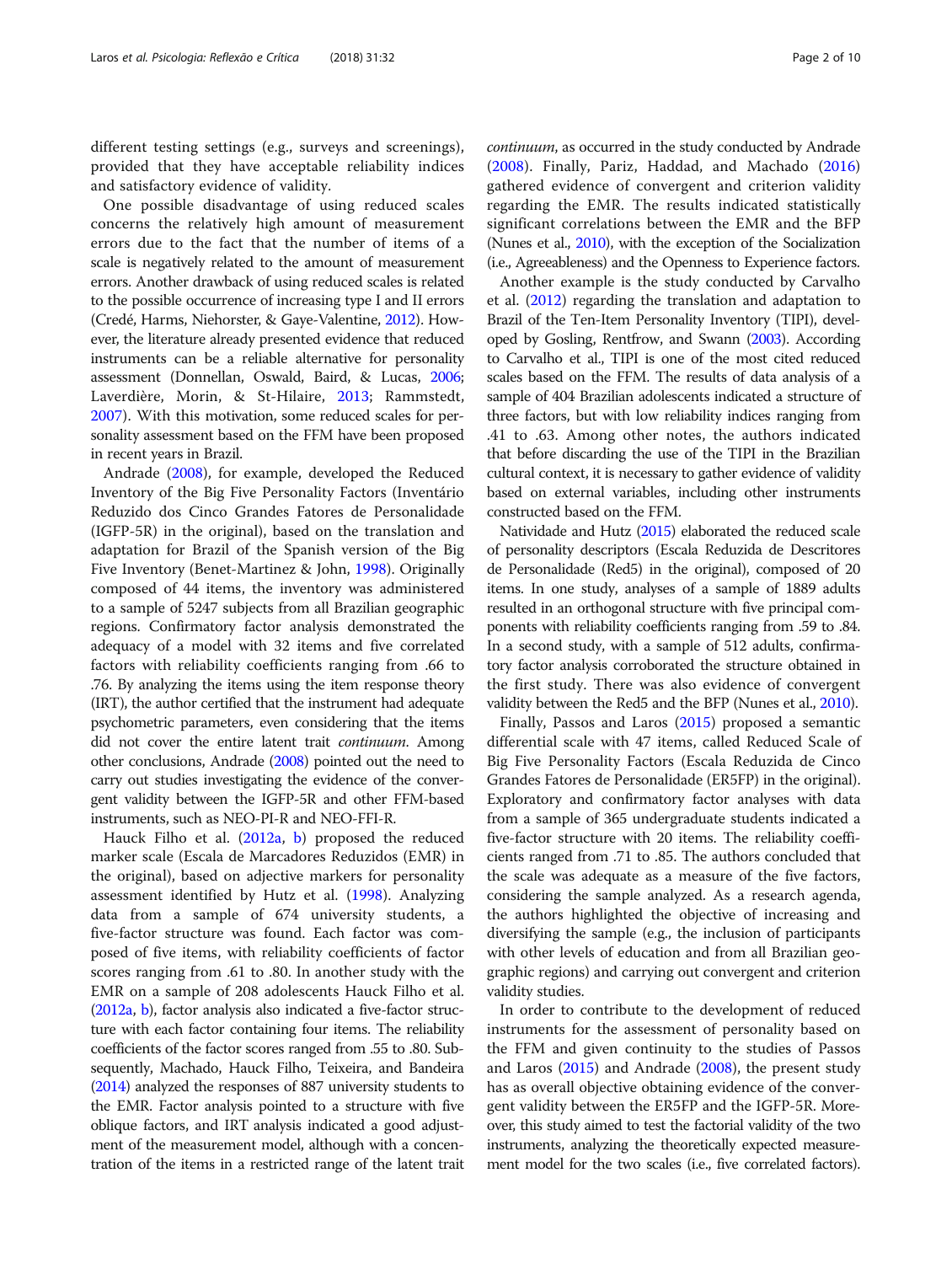<span id="page-2-0"></span>Finally, this study also had the objective of analyzing the role of covariates in the description of the factors that compose the scales.

The covariates gender, age, and level of education were used to carry out comparisons between groups. The covariant sex was chosen based on studies that indicate that there are differences between men and women regarding personality traits (Schmitt et al., [2017](#page-9-0); Weisberg, DeYoung, & Hirsh, [2011\)](#page-9-0). Schmitt, Realo, Voracek, and Allik [\(2008\)](#page-9-0) concluded in their study with data from 55 nations that in more prosperous and egalitarian societies, the personality traits of men and women tend to be less similar. In general, previous findings indicate that women have higher scores on Extraversion, Agreeableness, and Neuroticism (Weisberg et al. [2011](#page-9-0)). The effect of age on personality traits has also been investigated in several studies (Donnellan & Lucas, [2008](#page-9-0); Rammstedt, [2007](#page-9-0); Srivastava, John, Gosling, & Potter, [2003\)](#page-9-0). In a study with a reduced version of the Big Five Inventory, the BFI-10, Rammstedt ([2007\)](#page-9-0) concluded that younger participants tended to present higher scores on extraversion, while the older ones had the highest scores on Agreeableness and Conscientiousness. Regarding the effect of level of education, the findings in the studies of Rammstedt [\(2007](#page-9-0)) indicated that people with higher levels of education tend to present higher scores on Openness to Experience. In addition to the covariates cited above, we also analyzed variables informing marital status (see Boyce, Wood, & Ferguson, [2016](#page-9-0)) and whether the participant is a parent (see Prinzie, Stams, Deković, Reijntjes, & Belsky, [2009\)](#page-9-0) in order to verify whether there is any association of these two variables with the personality traits assessed by both instruments.

## Method

#### Participants

The sample of this study is composed of 554 subjects (Table 1), mostly female (58.9%) and with a mean age of 30.6 years (SD = 8.61). Regarding the level of education, 1.5% reported having started or finished the primary education level, 29.7% the upper secondary, 51.4% the first stage of tertiary education, and 23.3% graduate school (i.e., lato sensu specialization, master or doctoral degrees). The data were collected in the Distrito Federal and in the Metropolitan Region of Salvador, Bahia. An item of the questionnaire asking about the region of origin of the respondents revealed that 47.5% of the participants were originally from the Center-West region, 39.2% from the Northeast, and 13.3% from other geographical regions of the country.

## Instruments

#### Reduced Scale of Big Five Personality Factors (ER5FP)

The ER5FP (Passos & Laros, [2015\)](#page-9-0) is a semantic differential rating scale composed of 20 pairs of bipolar adjectives, with

|      | <b>Table 1</b> Sociodemographic information of the participants (N = |  |  |
|------|----------------------------------------------------------------------|--|--|
| 554) |                                                                      |  |  |

| Variable                    | Response category                | N              | %     |
|-----------------------------|----------------------------------|----------------|-------|
| Sex                         | Male                             | 226            | 40.80 |
|                             | Female                           | 324            | 58.50 |
|                             | Not informed                     | $\overline{4}$ | .70   |
| Age (years)                 | < 20                             | 41             | 7.40  |
|                             | $21 - 25$                        | 122            | 22.00 |
|                             | $26 - 30$                        | 164            | 29.60 |
|                             | $31 - 35$                        | 92             | 16.60 |
|                             | > 36                             | 134            | 24.20 |
|                             | Not informed                     | 1              | .20   |
| Marital status              | Married                          | 289            | 52.20 |
|                             | Single                           | 210            | 37.90 |
|                             | Other status                     | 55             | 9.90  |
|                             | Not informed                     |                |       |
| Level of education          | Primary                          | 7              | 1.20  |
|                             | Upper secondary                  | 131            | 23.60 |
|                             | Tertiary education (first stage) | 282            | 50.40 |
|                             | Graduate school*                 | 128            | 23.10 |
|                             | Not informed                     | 5              | .90   |
| Originary geographic region | North                            | 17             | 3.10  |
|                             | Northeast                        | 217            | 39.20 |
|                             | Center-West                      | 263            | 47.50 |
|                             | Southeast                        | 52             | 9.40  |
|                             | South                            | 4              | .90   |

\*lato sensu specialization, master or doctoral degree

a 7-point Likert type response scale. In the study of Passos and Laros, satisfactory reliability coefficients of the factor scores were found (Extraversion = .85, Conscientiousness = .78, Agreeableness = .81, Neuroticism = .80, and Openness to Experience = .71).

#### Reduced Inventory of the Big Five Personality Factors (IGFP-5R)

The IGFP-5R is an instrument based on the Big Five Inventory (BFI) that was submitted to a validation process for the Brazilian context by Andrade ([2008](#page-9-0)). The IGFP-5R is composed of 32 items, with a 5-point Likert type response scale. The reliability coefficients of the factor scores found in the Andrade study were considered acceptable (Extraver $sion = .76$ , Conscientiousness = .66, Agreeableness = 0.74, Neuroticism = 0.75, and Openness to Experience = .68).

#### Procedures

## Data collection

The researchers followed the guidelines of the Resolution 510/2016 of the Brazilian National Health Council (Conselho Nacional de Saúde) regarding scientific research involving human beings. One of the authors recruited the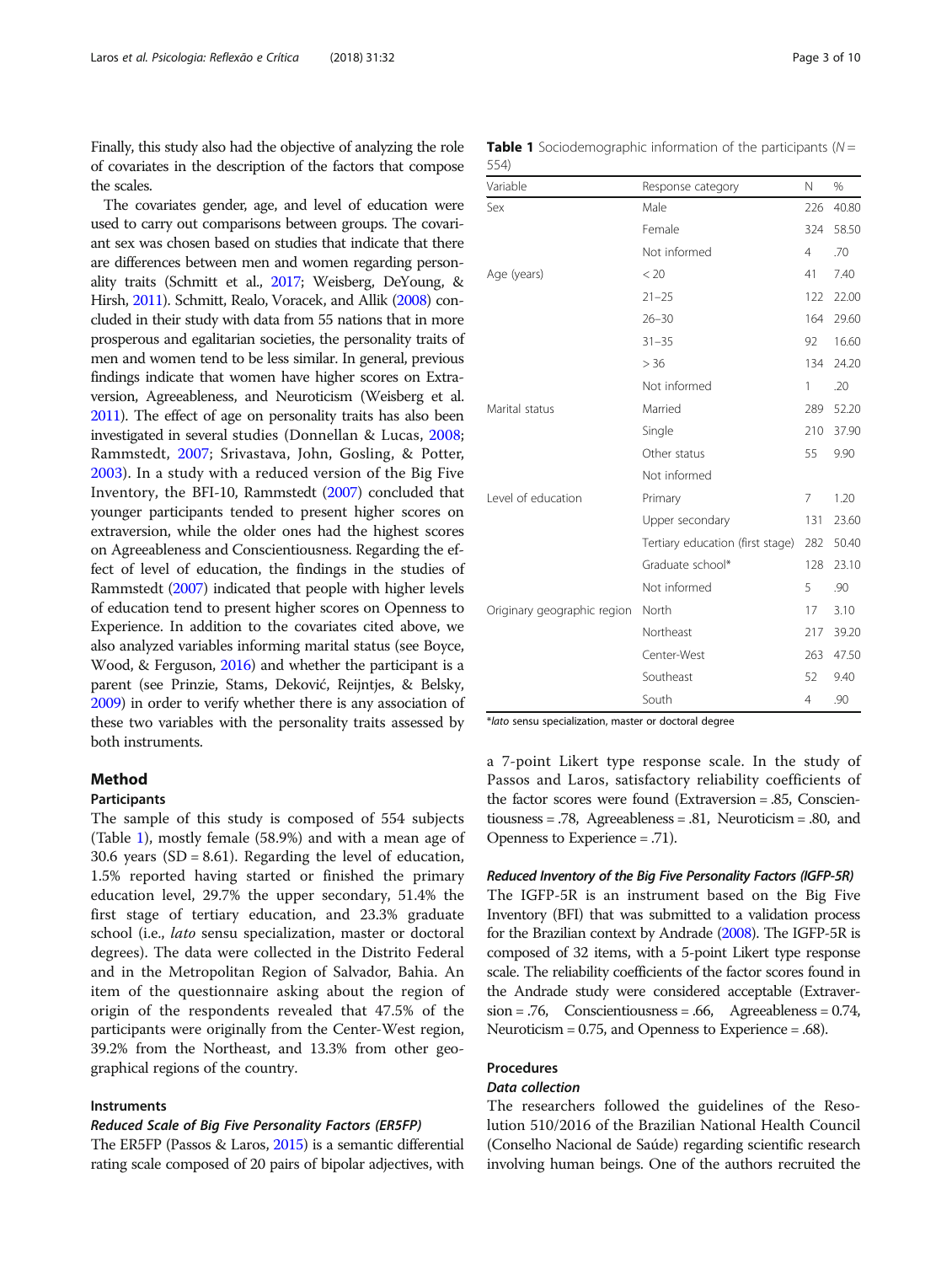participants and collected the data in one public and two private educational institutions. Prior to the basic instructions, the participants were informed about the research objectives and the confidentiality concerning their identity and signed the Free and Informed Consent Term. The participants individually answered a form, with completion time ranging from 10 to 30 min. The form was composed by the socioeconomic questionnaire, the ER5FP, and the IGFP-5R in this order.

#### Data analysis

The data analysis occurred in four stages. The first stage involved cleaning the database and performing exploratory analyses. Participants who did not respond to one of the instruments or did not report sociodemographic information were withdrawn, as well as those considered outliers based on the Mahalanobis distance. As a result, 9.2% of the cases were excluded, leaving 554 valid cases remaining. Then, the missing data were imputed using the linear trend at point technique of SPSS 18.0. After the exploratory analyses, the assumptions of confirmatory factor analysis (CFA) for the data were checked. First, the assumption of univariate normality was evaluated through the inspection of the asymmetry and kurtosis of the items. An item was considered non-normally distributed if its asymmetry was greater than 1.0 and its kurtosis was superior to 2.0 (Miles & Shevlin, [2001](#page-9-0); Osborne, [2002](#page-9-0)). None of the items of the two personality instruments showed univariate non-normality. Afterwards, the multivariate normality of the items was verified using the multivariate kurtosis coefficient of Mardia (Byrne, [2016\)](#page-9-0).

In the second stage, the CFA of the two instruments was conducted through structural equation modeling with maximum likelihood estimation. The measurement model defined for the two scales aimed the identification of five correlated factors: Extraversion, Conscientiousness, Agreeableness, Neuroticism, and Openness to Experience. Based on the modification indices, changes were made in the initial models of the two scales. Modification indices indicating a substantial impact on the improvement of fit suggested including a correlation between the error terms of several items related to the same factor. Byrne [\(2016](#page-9-0)) states that the suggestion of including a correlation between the error terms of two items in the model reveals, in most cases, that the items are very similar in terms of content. In these cases, the author recommends to exclude one of the two items, since the second item does not add information. Thus, the item with the lowest factor loading was excluded of the item pairs for which the modification index suggested correlation between the errors. In the CFA analyses, the recommendations of Byrne ([2016\)](#page-9-0), Kline [\(2016\)](#page-9-0), and Weston, Gore, Chan, and Catalano [\(2008](#page-9-0)) were followed.

In the third stage, Guttman's coefficient lambda 2 (λ2) was calculated to evaluate the internal consistency of the scores of each factor. This coefficient was adopted because it is more appropriate in studies using instruments with a reduced number of items for each latent component (Sijtsma, [2012](#page-9-0)). In sequence, the raw convergent validity coefficients and the ones corrected for attenuation were calculated. Pearson's correlation was used to obtain evidence of the convergent validity of the two personality instruments. To correct the raw coefficients for the effect of measurement errors, we used the dual correction formula for attenuation (Osborne, [2013\)](#page-9-0), which is as follows:  $r_{x'y'} = \frac{r_{xy}}{\sqrt{r_{xx}r_{yy}}}$ . In this formula,  $r_{x'y'}$  is the validity coefficient corrected for the measurement error in both the test and the criterion,  $r_{xy}$  is the observed correlation,  $r_{xx}$  is the reliability of the test, and  $r_{yy}$  is the reliability of the criterion.

The last stage was the analysis of differences between groups on the five-factor scores of each instrument. The groups were selected based on the following covariates: gender (male vs. female), age (less than 30 years old vs. more than 30), being a parent, marital status, and level of education. The statistical package SPPS 18.0 was used in the exploratory and descriptive analyses and for testing the differences between means. The SPSS Amos 18.0 package was employed for the verification of the univariate and multivariate normality, for the design of the factor models and for the CFA.

## Results

#### Model fitting

As can be seen in Table [2](#page-4-0), the initial ER5FP model has a root mean square error of approximation (RMSEA) value greater than .06 and a standardized root mean square residual (SRMR) value greater than .08, which is not considered a good fit. According to the recommendations of Weston et al. [\(2008](#page-9-0)), the minimum criteria for assuring the quality of a model fit are RMSEA  $\leq .06$ and SRMR  $\leq$  .08. The Comparative Fix Index (CFI) and Goodness of Fit Index (GFI) values of the initial ER5FP model also indicated an unsatisfactory fit since they fell below the .95 criterion. To improve the quality of model fit, alterations in the model were made based on the modification indices suggested by the Amos package. Following the procedure described in the "[Method](#page-2-0)" section, five of the 20 items were excluded from the initial ER5FP measurement model. The fit of the final model with 15 items was satisfactory, with RMSEA = .059, SRMR = .054, and CFI and GFI around .95. Thus, all adjustment indices indicated that the final ER5FP measurement model is appropriate for the data. However, it is important to highlight that the modifications made on the initial model are indicatives that the original structure with 20 items failed to replicate in the sample analyzed in this study.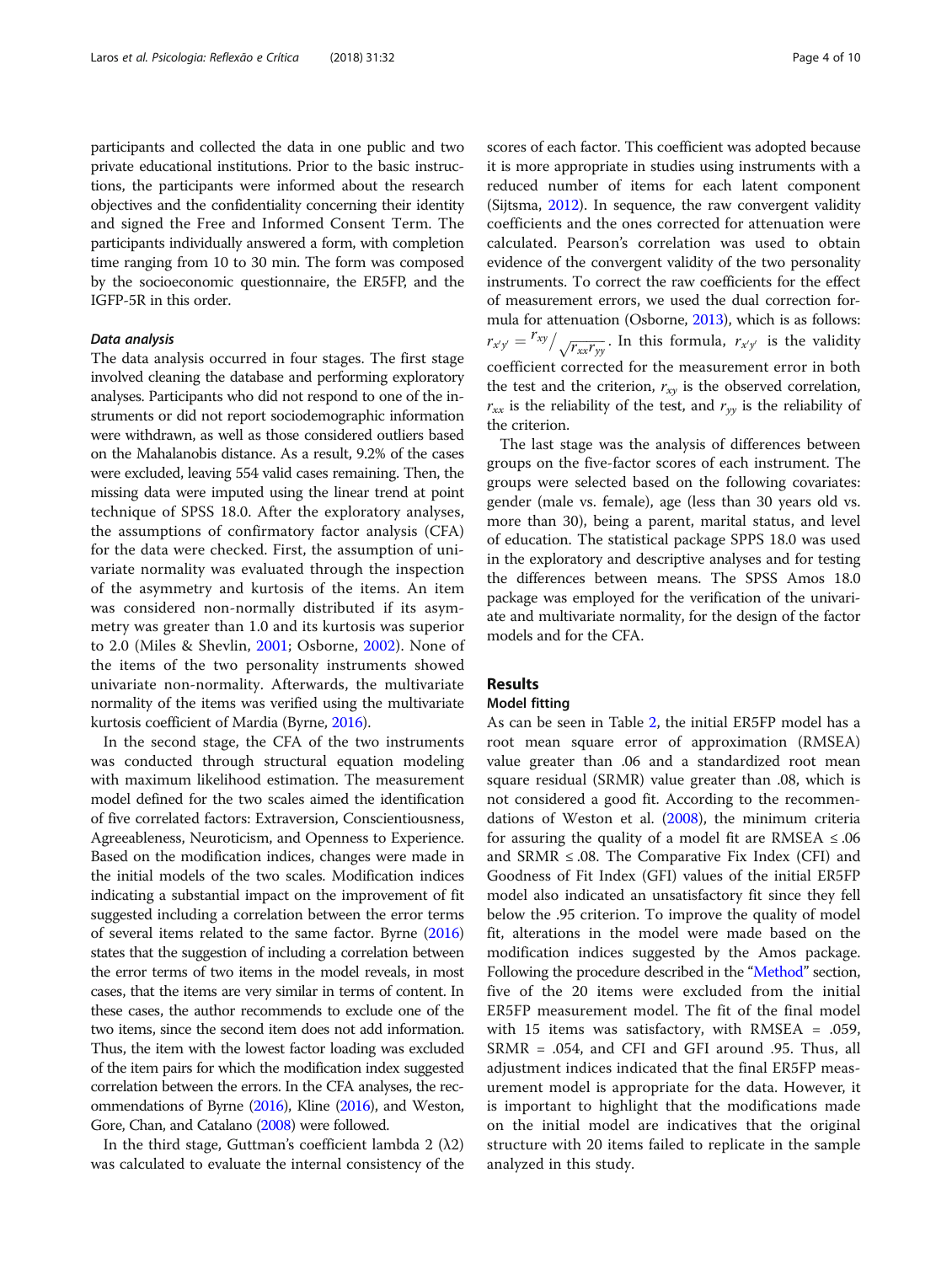| Scale   | Model   | Number of items |         | x <sup>∠</sup> /DF | ا⊦ل | GFI | <b>RMSEA (IC 90%)</b>  | <b>SRMR</b> |
|---------|---------|-----------------|---------|--------------------|-----|-----|------------------------|-------------|
| ER5FP   | Initial | 20              | 710.91  | 4.43               | .83 | .88 | $.079$ $(.073 - .085)$ | .088        |
|         | Final   |                 | 233.57  | 2.92               | .93 | .96 | $.059$ $(.050 - .068)$ | .054        |
| IGFP-5R | Initial | 32              | 1618.73 | 3.57               | .66 | .82 | $.068$ $(.065-.072)$   | .078        |
|         | Final   | 16              | 169.61  | .80                | .95 | .96 | .038 (.029 -.047)      | .043        |

<span id="page-4-0"></span>Table 2 Fit indices of the initial and final measurement models of the scales

χ<sup>2</sup> chi square, DF degrees of freedom, CFI Comparative Fix Index, GFI Goodness of Fit Index, RMSEA root mean square error of approximation, SRMR standardized<br>root mean square residual root mean square residual

Similarly, the original structure with 32 items of the IGFP-5R failed to replicate in this study. The original measurement model of the IGFP-5R was also not satisfactory, with RMSEA and SRMR values above the criterion value and with CFI and GFI values below the criterion value (Table 2). Changes were made based on the modification indices to obtain a good fit. Sixteen of the 32 items of the original measurement model were excluded. The fit of the

final measurement model was good, with RMSEA = .038, SRMR = .043, CFI = .95, and GFI = .96.

## Reliability coefficients, factor loadings, and correlations between factors

Table 3 displays the factor loadings, the communalities, the correlations between the factors, the item-rest  $(r_{ir})$ correlations, the mean correlation between the items,

**Table 3** ER5FP: reliability coefficients (Guttman's λ2), factor loadings (FL), communalities (h<sup>2</sup>), item-rest correlations (r<sub>ir</sub>), and correlations between factors ( $N = 554$ )

| Factor 1-Extraversion $(\lambda 2 = .79)$                                                                                                                                                                                                          | FL  | h <sup>2</sup> | $r_{ir}$ |
|----------------------------------------------------------------------------------------------------------------------------------------------------------------------------------------------------------------------------------------------------|-----|----------------|----------|
| Item 1. Extrovertido (extraverted)/Tímido (timid)                                                                                                                                                                                                  | .69 | .48            | .60      |
| Item 5. Comunicativo (communicative)/Calado (silent)                                                                                                                                                                                               | .87 | .76            | .69      |
| Item 6. Sociável (sociable)/Reservado (reserved)                                                                                                                                                                                                   | .69 | .48            | .60      |
| Mean (mean correlation between the items $= .56$ )                                                                                                                                                                                                 | .75 | .57            | .69      |
| Factor 2-Conscientiousness ( $\lambda$ 2 = .67)                                                                                                                                                                                                    | FL. | h <sup>2</sup> | $r_{ir}$ |
| Item 2. Persistente (persistent)/Desistente (quitting)                                                                                                                                                                                             | .64 | .41            | .49      |
| Item 10. Motivado (motivated)/Desmotivado (unmotivated)                                                                                                                                                                                            | .77 | .59            | .54      |
| Item 12. Obstinado (obstinate)/Inconstante (fickle)                                                                                                                                                                                                | .51 | .26            | .41      |
| Mean (mean correlation between the items $=$ .40)                                                                                                                                                                                                  | .64 | .42            | .48      |
| Factor 3-Agreeableness ( $\lambda$ 2 = .69)                                                                                                                                                                                                        | FL. | h <sup>2</sup> | $r_{ir}$ |
| Item 4. Simpático (sympathetic)/Antipático (unpleasant)                                                                                                                                                                                            | .65 | .42            | .52      |
| Item 7. Amoroso (amorous)/Indiferente (indifferent)                                                                                                                                                                                                | .62 | .38            | .47      |
| Item 14. Gentil (kind)/Rude                                                                                                                                                                                                                        | .70 | .49            | .53      |
| Mean (mean correlation between the items $= .43$ )                                                                                                                                                                                                 | .66 | .43            | .51      |
| Factor 4—Neuroticism ( $\lambda$ 2 = .74)                                                                                                                                                                                                          | FL. | h <sup>2</sup> | $r_{ir}$ |
| Item 3. Calmo (calm)/Nervoso (nervous)                                                                                                                                                                                                             | .69 | .48            | .58      |
| Item 13. Paciente (patient)/Impaciente (impatient)                                                                                                                                                                                                 | .77 | .59            | .58      |
| Item 18. Tranguilo (tranguil)/Ansioso (anxious)                                                                                                                                                                                                    | .63 | .40            | .54      |
| Mean (mean correlation between the items $=$ .49)                                                                                                                                                                                                  | .70 | .49            | .57      |
| Factor 5—Openness to Experience ( $\lambda$ 2 = .58)                                                                                                                                                                                               | FL. | h <sup>2</sup> | $r_{ir}$ |
| Item 8. Criativo (creative)/Prosaico (prosaic)                                                                                                                                                                                                     | .57 | .32            | .42      |
| Item 9. Entusiasta (passionate)/Apático (apathetic)                                                                                                                                                                                                | .59 | .35            | .40      |
| Item 15. Autêntico (authentic)/Simulado (feigned)                                                                                                                                                                                                  | .50 | .25            | .32      |
| Mean (mean correlation between the items $=$ .30)                                                                                                                                                                                                  | .55 | .31            | .38      |
| Correlations between the factors*: F1-F2 = .21 (.40); F1-F3 = .14 (.25); F1-F4 = -.01 (-.02); F1-F5 = .22 (.47); F2-F3 = .29 (.63); F2-F4 = -.14 (-.27); F2-F5<br>$=$ .33 (.86); F3-F4 $=$ -.13 (-.26); F3-F5 $=$ .26 (.66); F4-F5 $=$ -.04 (-.10) |     |                |          |

\*The coefficients corrected for attenuation are between parentheses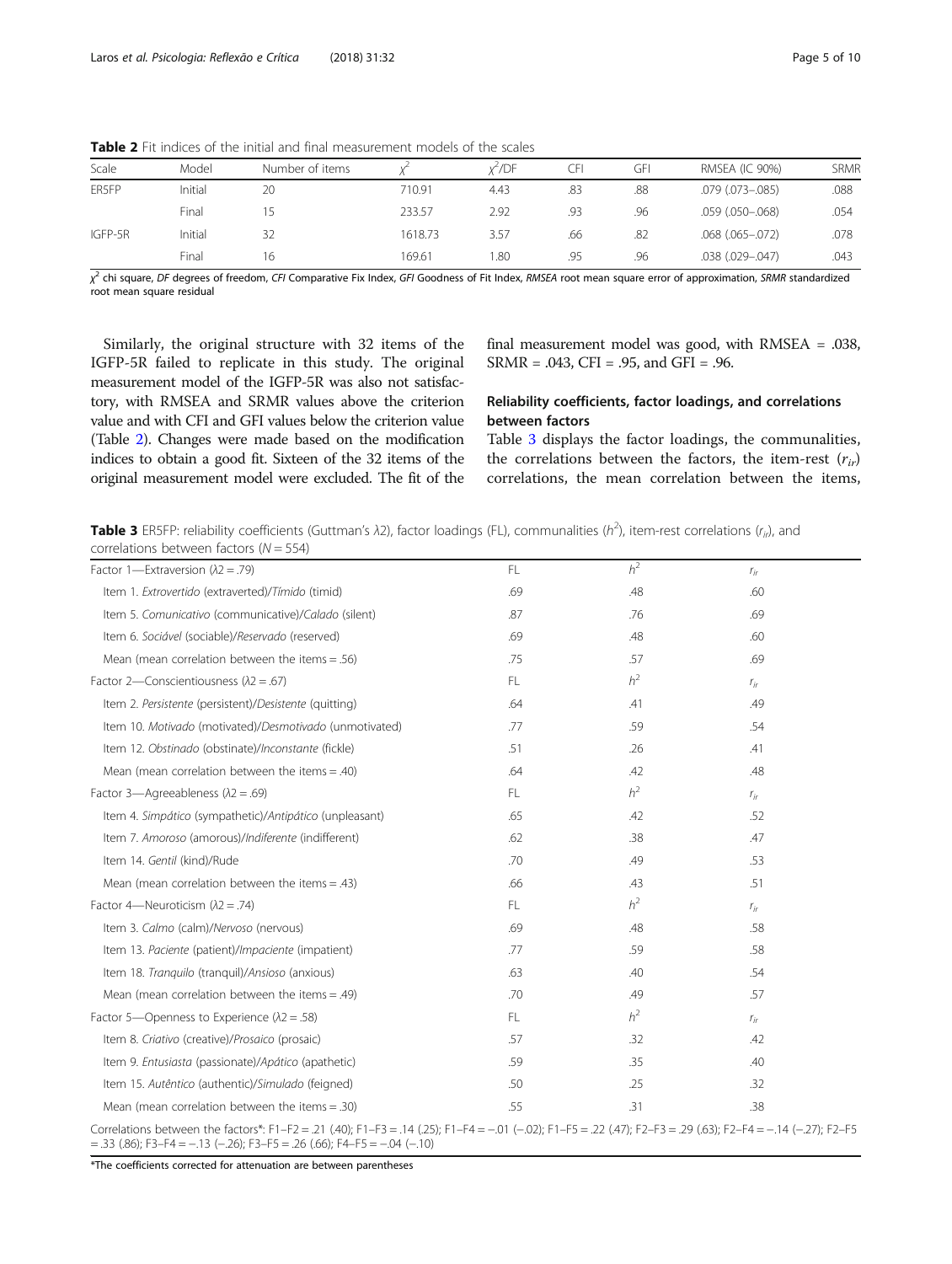and the reliability coefficients of the scores on the factors regarding the ER5FP. It is noteworthy that, even with a smaller number of items, the reliability of the factor scores is reasonable, except for the last factor, Openness to Experience, which showed a reliability coefficient of .58. The reliability coefficients of the other factors ranged between .67 and .79, with the greater value referent to the Extraversion factor, which also presented the highest mean correlation among its items  $(r = .56)$ .

Regarding the raw correlations between the factors, the highest positive value was observed between Openness to Experience and Conscientiousness  $(r = .33)$ , while the highest negative values were observed between Neuroticism and Conscientiousness  $(r = -.14)$  and between Neuroticism and Agreeableness  $(r = -.13)$ . The observed values of the correlations between the five factors have similarities with the results of the study conducted by Herzberg and Brähler ([2006\)](#page-9-0) on the evaluation of reduced scales. Analyzing the

16-Adjective Measure, the authors also found negative correlations between Neuroticism and Conscientiousness  $(r = -.09)$  and positive correlations between Openness and Agreeableness  $(r=.23)$ .

Table 4 displays the same information for the IGFP-5R. The reliability coefficients of the factors are reasonable, ranging from .65 to .72. The correlations between the items of each factor ranged from .34 to .46, with the highest value related to the Neuroticism factor. Concerning the raw correlations between the factors, the highest positive coefficient was observed between Agreeableness and Openness  $(r = .15)$ , while the highest negative coefficient was observed between Neuroticism and Conscientiousness  $(r = -.22)$ . This information is consonant with the results regarding the ER5FP and the findings of Herzberg and Brähler [\(2006](#page-9-0)).

Table [5](#page-6-0) shows the mean, standard deviation, and variance of the scales. For the ER5FP, a comparison was made

**Table 4** IGFP-5R: reliability coefficients (Guttman's  $\lambda$ 2), factor loadings (FL), communalities (h<sup>2</sup>), item-rest correlations (r<sub>ir</sub>), and correlations between factors (N = 554)

| LUITURIUITIS DELVVEETI TAELUIS (IV – JJ-7)                                                                                                                                                                                                      |     |                |          |
|-------------------------------------------------------------------------------------------------------------------------------------------------------------------------------------------------------------------------------------------------|-----|----------------|----------|
| Factor 1-Extraversion ( $\lambda$ 2 = .65)                                                                                                                                                                                                      | FL. | h <sup>2</sup> | $r_{ir}$ |
| Item 12. É reservado (Is reserved)                                                                                                                                                                                                              | .50 | .25            | .41      |
| Item 16. É, às vezes, tímido, inibido (Sometimes is timid, inhibited)                                                                                                                                                                           | .64 | .41            | .46      |
| Item 42. Tende a ser quieto, calado (Tend to be quiet, silent)                                                                                                                                                                                  | .70 | .49            | .50      |
| Mean (mean correlation between the items $= .37$ )                                                                                                                                                                                              | .61 | .38            | .46      |
| Factor 2-Conscientiousness ( $\lambda$ 2 = .68)                                                                                                                                                                                                 | FL. | h <sup>2</sup> | $r_{ir}$ |
| Item 17. Pode ser um tanto descuidado (Can be somewhat careless)                                                                                                                                                                                | .61 | .37            | .50      |
| Item 19. Tende a ser preguiçoso (Tend to be lazy)                                                                                                                                                                                               | .57 | .32            | .43      |
| Item 22. É facilmente distraído (Is easily distracted)                                                                                                                                                                                          | .57 | .32            | .44      |
| Item 38. Tende a ser desorganizado (Tend to be disorganized)                                                                                                                                                                                    | .61 | .37            | .47      |
| Mean (mean correlation between the items $= .37$ )                                                                                                                                                                                              | .59 | .35            | .46      |
| Factor 3-Agreeableness ( $\lambda$ 2 = .66)                                                                                                                                                                                                     | FL. | h <sup>2</sup> | $r_{ir}$ |
| Item 8. Gosta de cooperar com os outros (Enjoys to cooperate with others)                                                                                                                                                                       | .61 | .37            | .48      |
| Item 15. É prestativo e ajuda os outros (Is cordial and helps others)                                                                                                                                                                           | .76 | .58            | .55      |
| Item 18. É amável, tem consideração pelos outros (Is agreeable, cares about the others)                                                                                                                                                         | .60 | .36            | .48      |
| Mean (mean correlation between the items $=$ .43)                                                                                                                                                                                               | .66 | .44            | .50      |
| Factor 4-Neuroticism ( $\lambda$ 2 = .72)                                                                                                                                                                                                       | FL. | h <sup>2</sup> | $r_{ir}$ |
| Item 10. É temperamental, muda de humor facilmente (Is temperamental, changes mood easily)                                                                                                                                                      | .54 | .29            | .46      |
| Item 34. Fica tenso com frequência (Get tense often)                                                                                                                                                                                            | .70 | .49            | .55      |
| Item 36. Fica nervoso facilmente (Get nervous easily)                                                                                                                                                                                           | .80 | .64            | .61      |
| Mean (mean correlation between the items $= .46$ )                                                                                                                                                                                              | .68 | .47            | .54      |
| Factor 5—Openness to Experience ( $\lambda$ 2 = .67)                                                                                                                                                                                            | FL. | h <sup>2</sup> | $r_{ir}$ |
| Item 9. É original, tem sempre novas ideias (Is original, always has new ideas)                                                                                                                                                                 | .69 | .48            | .51      |
| Item 11. É inventivo, criativo (Is inventing, creative)                                                                                                                                                                                         | .81 | .66            | .57      |
| Item 39. Gosta de refletir, brincar com as ideias (Enjoys thinking, playing with ideas)                                                                                                                                                         | .43 | .18            | .37      |
| Mean (mean correlation between the items $= .43$ )                                                                                                                                                                                              | .64 | .44            | .48      |
| Correlations between the factors*: F1-F2 = .11 (.25); F1-F3 = .01 (.03**); F1-F4 = .08 (.18); F1-F5 = .05 (.11**); F2-F3 = .12 (.26); F2-F4 = -22 (-.44); F2-F5 = .04<br>$(.19)$ ; F3-F4 = -.11 (-.23); F3-F5 = .15 (.33); F4-F5 = .06 (-.12**) |     |                |          |

\*The coefficients corrected for attenuation are between parentheses. \*\*Non-significant correlations,  $p < .05$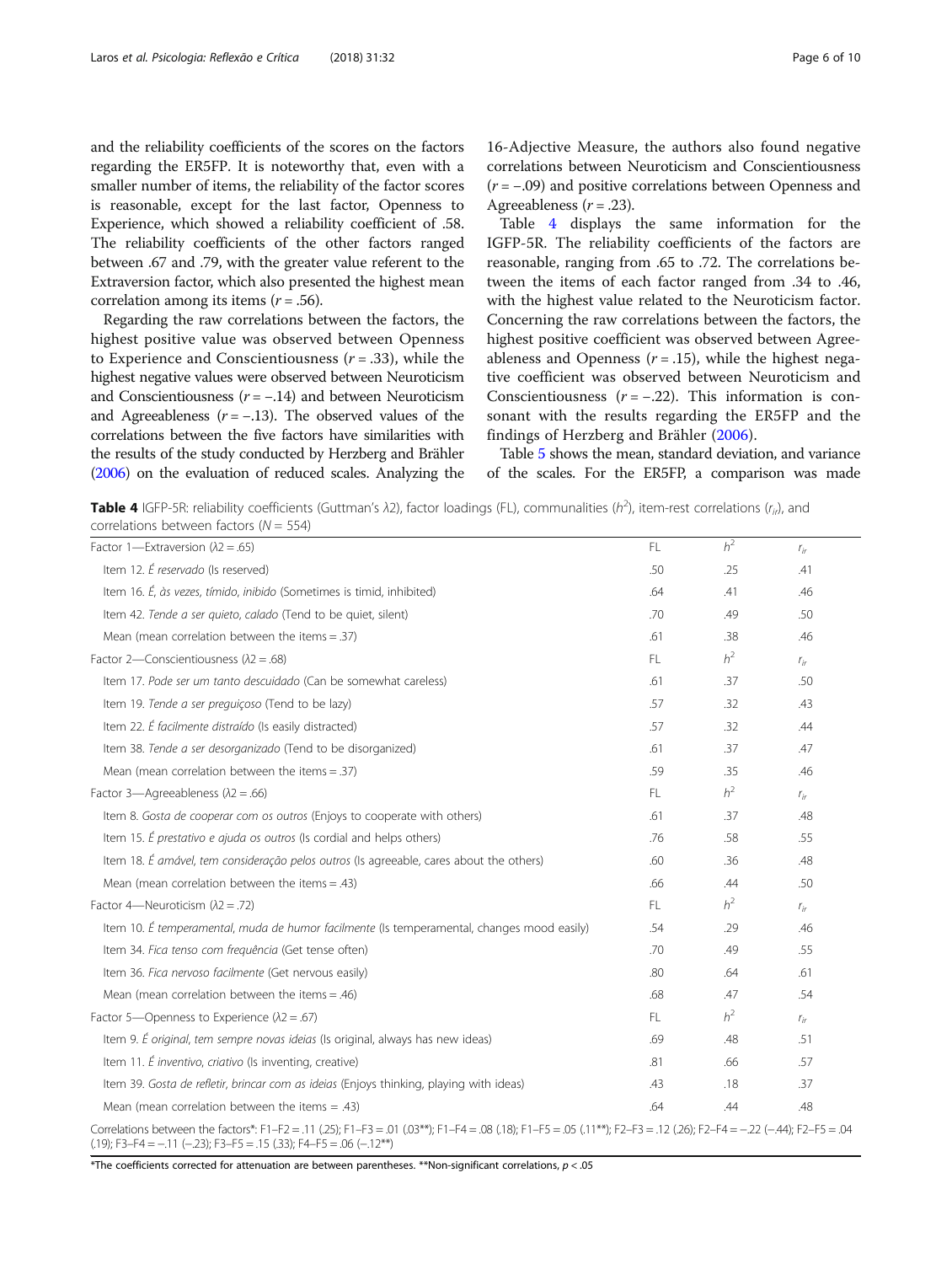|                        | ER5FP       |                                |      |                     |                                                                       |      | IGFP-5R |           |      |  |
|------------------------|-------------|--------------------------------|------|---------------------|-----------------------------------------------------------------------|------|---------|-----------|------|--|
|                        | $(N = 365)$ | Development study <sup>a</sup> |      | $(N = 554)^{\circ}$ | Convergent validity study<br>Convergent validity study<br>$(N = 554)$ |      |         |           |      |  |
| Factor                 | M           | <b>SD</b>                      | Var  | M                   | <b>SD</b>                                                             | Var  | M       | <b>SD</b> | Var  |  |
| Extraversion           | 4.48        | 1.71                           | 2.91 | 4.55                | .54                                                                   | 2.38 | 2.61    | 1.01      | 1.02 |  |
| Conscientiousness      | 5.61        | 1.12                           | .26  | 5.34                | 1.08                                                                  | 1.17 | 3.37    | 0.95      | 0.90 |  |
| Agreeableness          | 5.84        | 1.07                           | l.14 | 5.71                | 1.05                                                                  | 1.11 | 4.48    | 0.61      | 0.38 |  |
| Neuroticism            | 3.95        | 1.64                           | 2.68 | 3.81                | .60                                                                   | 2.57 | 2.74    | 1.13      | 1.27 |  |
| Openness to Experience | 5.33        | 1.13                           | .27  | 5.40                | 0.96                                                                  | 0.92 | 3.90    | 0.75      | 0.57 |  |

<span id="page-6-0"></span>Table 5 Statistics of the factor scores of the scales

M mean, SD standard deviation, Var variance

Passos e Laros (2015)

<sup>b</sup>The factor scores were computed using the same items

between the means found in the construction study (Passos & Laros, [2015\)](#page-9-0) and those found in this validity study. For the IGFP-5R, data is presented only for this study. Regarding the distribution of the factor scores, the Agreeableness factor showed the highest mean both for the IGFP-5R  $(M = 4.48; SD = .61)$  and the ER5FP  $(M = 5.71; SD = 1.05)$ . In comparison with the ER5FP development study, the variance of factor scores in this study is lower, especially for Openness and Extraversion (28% and 18% less variance, respectively).

#### Testing differences between groups

Differences on the five-factor scores of the ER5FP and the IGFP-5R were analyzed between groups of participants based on the following covariates: sex (men vs. women), age (less than 30 years old vs. more than 30), being a parent or not, marital status (single vs. married), and level of education. Concerning the comparisons of means using the ER5FP data, with regard to sex, it was observed that women  $(M = 3.96)$  tended to present higher levels of Neuroticism than men ( $M = 3.59$ ),  $p < .01$ . When evaluating the covariate age, older people (M1) present higher scores than the younger ones  $(M0)$  on Openness  $(M1 =$ 5.52,  $MO = 5.27$ ,  $p < .05$ ) and Agreeableness ( $M1 = 5.79$ ,  $M0 = 5.60, p < .05$ ). As for being a parent (M1) or not (M0), the results indicated that the participants who had children tended to be more extraverted (M1 = 4.70,  $M0 = 4.42, p < .05$ , agreeable  $(M1 = 5.85, M0 = 5.59,$  $p < .01$ ), and open to new experiences (M1 = 5.52, M0 = 5.30,  $p < .01$ ). Finally, although the difference was not large, married participants (M1) had higher scores than the single ones (M0) on Agreeableness (M1 =  $5.82$ , M0 = 5.60,  $p < 0.01$ ). Using the ER5FP data, no significant differences were found for the level of education, considering the various levels.

The comparisons between groups using the factor scores of the IGFP-5R produced the following results. There were higher rates of Neuroticism among women  $(M = 2.90)$  than among men  $(M = 2.51)$ ,  $p < .01$ . Although the differences were not large, women  $(M = 4.53)$  also

presented higher scores on the Agreeableness factor than men ( $M = 4.41$ ),  $p < .05$ . The results also revealed that males  $(M = 4.00)$  tended to be more open to new experiences than females ( $M = 3.82$ ),  $p < .05$ . Concerning age differences, older people (M1) tended to show higher indices than the younger ones (M0) on Conscientiousness  $(M1 = 3.48, M0 = 3.25, p < .01)$  and Agreeableness  $(M1 =$ 4.54,  $M0 = 4.42$ ,  $p < .05$ ), and lower on Neuroticism (M1 = 2.63, M0 = 2.85,  $p < .05$ ). When assessing differences between groups based on the covariate being a parent, it was observed that the participants who had children (M1) presented higher averages on the Agreeableness factor (M1 = 4.56, M0 = 4.42,  $p < .05$ ). Regarding the other covariates, marital status, and level of education, the averages found for the groups did not reveal statistically significant differences.

## Convergent validity evidences

The correlation coefficients corrected for attenuation between the factors of the ER5FP and the factors of the IGFP5-R are shown in the diagonal of Table [6,](#page-7-0) together with the raw coefficients, which are presented between parentheses. The corrected correlation coefficients can be interpreted as evidence of convergent validity between the instruments. The lower and upper triangles represent evidence of discriminant validity. The corrected coefficients ranged from .43 to .80, while the raw coefficients showed a much lower magnitude, ranging from .29 to .57.

Considering the validity coefficients corrected for attenuation, Extraversion  $(r=.80)$ , Openness  $(r=.74)$ , and Neuroticism  $(r = .60)$  showed satisfactory evidences of convergent validity, while Agreeableness  $(r = .48)$  and Conscientiousness  $(r = .43)$  were lower than expected. The correlations between different factors also merit attention, such as between Openness to Experience (IGFP-5R) and Conscientiousness (ER5FP),  $r = .42$ , and between Openness to Experience (ER5FP) and Agreeableness (IGFP-5R),  $r = .39$ . The magnitude of both corrected and raw coefficients are lower than found in similar studies (cf. Hahn, Gottschling, & Spinath, [2012](#page-9-0)).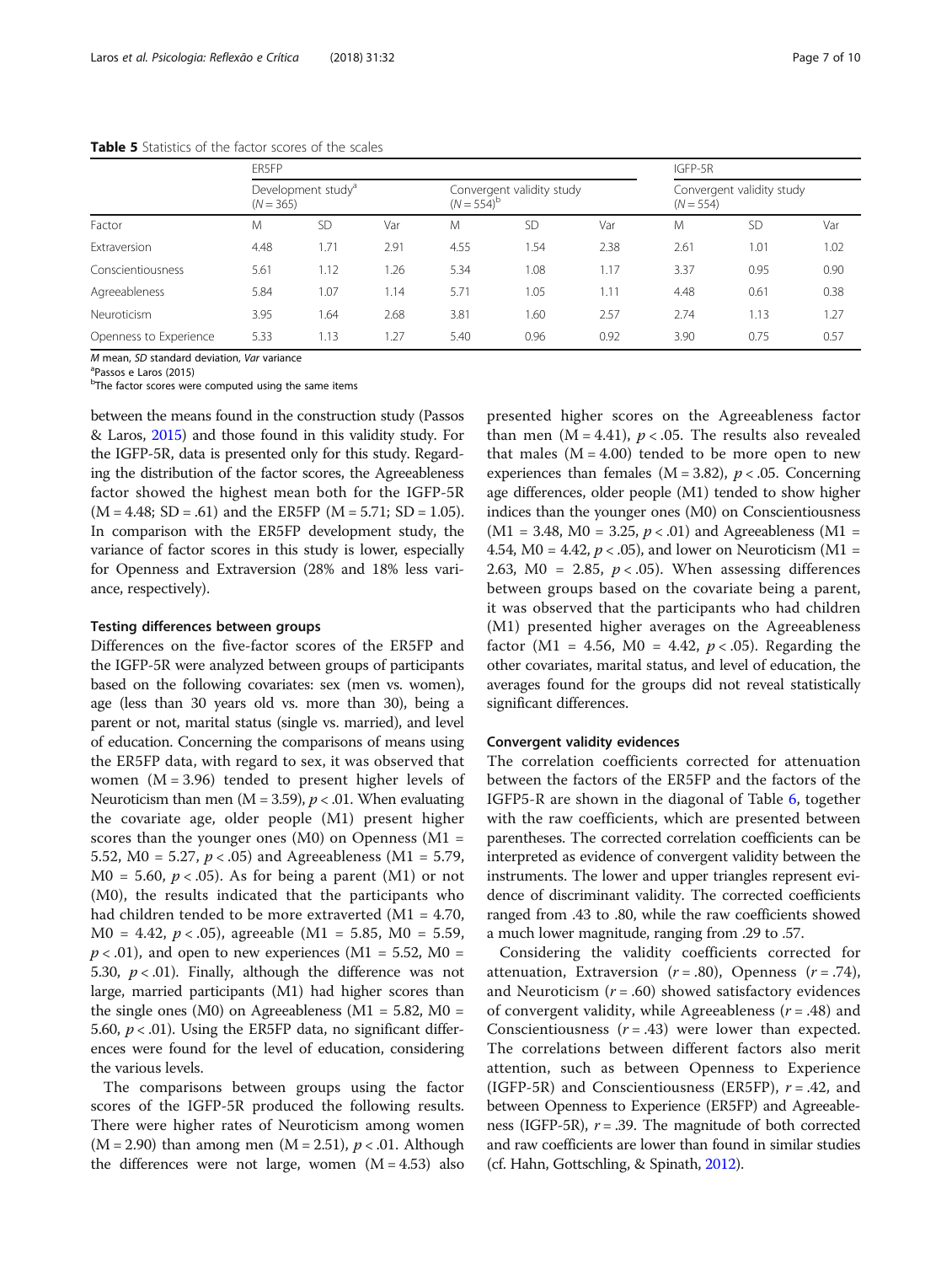<span id="page-7-0"></span>

| <b>Table 6</b> Raw and corrected for attenuation correlation coefficients between factors of the ER5FP and IGFP-5R scales ( $N = 554$ ) |  |  |
|-----------------------------------------------------------------------------------------------------------------------------------------|--|--|
|-----------------------------------------------------------------------------------------------------------------------------------------|--|--|

| Factors |           | IGFP-5R      |              |              |              |              |  |  |  |  |  |
|---------|-----------|--------------|--------------|--------------|--------------|--------------|--|--|--|--|--|
|         |           | EX           | <b>NE</b>    | OP           | CO           | AG           |  |  |  |  |  |
| ER5FP   | EX        | .80(.57)     | $-.10(-.07)$ | $-.23(-.14)$ | $-.20(-.13)$ | $-.02(-.01)$ |  |  |  |  |  |
|         | <b>NE</b> | $-.07(-.05)$ | .60(.44)     | $-.17(-.11)$ | $-.39(-.27)$ | $-.28(-.20)$ |  |  |  |  |  |
|         | OP        | .27(.20)     | $-.09(-.06)$ | .74 (.46)    | .42(.28)     | .29(.20)     |  |  |  |  |  |
|         | CO        | .11(.08)     | $-.13(-.09)$ | .35(.21)     | .43(.29)     | .24(.15)     |  |  |  |  |  |
|         | AG        | .22(.16)     | $-.10(-.07)$ | .39(.25)     | .31(.21)     | .48(.33)     |  |  |  |  |  |

EX Extraversion, NE Neuroticism, OP Openness to Experience, CO Conscientiousness, and AG Agreeableness

The raw correlation coefficients are presented between parenthesis and the correlations between the same theoretical factors are in boldface

## Discussion and conclusions

After the modifications of the original models (Andrade, [2008](#page-9-0); Passos & Laros, [2015](#page-9-0)), both scales presented adequate psychometric quality in this study, as shown by a good model fit and adequate reliability coefficients  $(\lambda 2)$ . For the ER5FP, with exception of Openness to Experience (.58), the factors showed adequate reliability coefficients ranging from .67 (Conscientiousness) to .79 (Extraversion). For the IGFP-5R, the reliability coefficients varied from .65 (Extraversion) to .72 (Neuroticism). The factors Extraversion and Neuroticism in both instruments presented the highest reliability coefficients and inter-item correlations. This fact may be due to the quality and clarity of the definition of the factors in question, which may have allowed greater coverage of the content of each factor (Frazier, Naugle, & Harggety, [2006](#page-9-0)). According to cross-cultural studies, Neuroticism and Openness to Experience failed to replicate across different languages (De Raad et al., [2010](#page-9-0)), which might explain the low reliability of Openness to Experience in the ER5FP.

According to Byrne ([2016\)](#page-9-0), after making modifications of the original model, the researcher stops working in a confirmatory mode and starts working in an exploratory fashion. That is the case of this study, once it was necessary to change the models based on modification indices to improve their fit. These changes resulted in the deletion of five items of the original 20 items of the ER5FP and 16 of the original 32 items of the IGFP-5R. Although the five theoretical factors from the FFM model were recovered from the analysis, the loss of items is an indication that the original structure of both instruments failed to replicate in the sample analyzed in this study. Although this datadriven strategy was efficient to improve the fit of the models, it does have limitations. For instance, further studies should contemplate the investigation of the confirmatory validity of the models in independent samples to assess the generalizability of both the original models (Andrade, [2008](#page-9-0); Passos & Laros, [2015\)](#page-9-0) and the models identified in this study.

Another related concern is with the loss of items and the content validity of the scales. As other reduced scales, ER5FP and IGFP-5R have a limited coverage of the constructs when compared with long scales. The loss of items as a result of the analyses could potentially reduce this coverage. However, the content of the factors of both ER5FP and IGFP-5R preserved some of the core aspects of the five-factor model—as described in The 100 Revised Synonym Clusters list (Goldberg, [1992;](#page-9-0) Goldberg & Rosolack, [1994](#page-9-0)). Concerning the ER5FP, the Extraversion factor contains items related to Gregariousness, Shyness, and Reserve (items 1 and 6) and Expressiveness and Silence (item 5). The Conscientiousness items are associated with Persistence (e.g., item 2) and Decisiveness, Indecisiveness, and Inconsistency (items 10 and 12). The items of the Agreeableness factor are linked to Empathy and Overcriticalness (item 4) and Amiability, Callousness and Rudeness (items 7 and 14). The Neuroticism items are related to Placidity and Fear (items 3 and 18). The Openness items are associated to Creativity and Unimaginativeness (item 8) and Nonconformity (item 15).

In case of the IGFP-5R, the Extraversion items are linked to Reserve (item 12), Shyness and Inhibition (item 16), and Silence (item 42). The items of the Conscientiousness factor are associated to Negligence (item 17), Sloth (item 19), Forgetfulness (Item 22), and Disorganization (item 38). The Agreeableness items are related to Amiability (items 15 and 18) and Cooperation (item 8). The Neuroticism items are linked to Instability (item 10) and Fear (items 34 and 36). Finally, the items on the Openness factor are associated with Creativity (items 9 and 11) and Intellectuality (item 39).

Regarding the convergent validity between the two scales, the correlation coefficients corrected for attenuation showed satisfactory evidence of validity for Extraversion  $(r = .80)$ , Openness  $(r = .74)$ , and Neuroticism  $(r = .60)$ , but not for Agreeableness ( $r = .48$ ) and Conscientiousness ( $r = .43$ ). The magnitude of the raw correlation was even lower. We raise two hypotheses to explain these results. First is the format of the items. While the ER5FP contains bipolar items (e.g., communicative-silent, extraverted-timid, sociable-reserved in Extraversion), the items of the IGFP-5R are unipolar and tend to be emphasize only negative or positive traits in each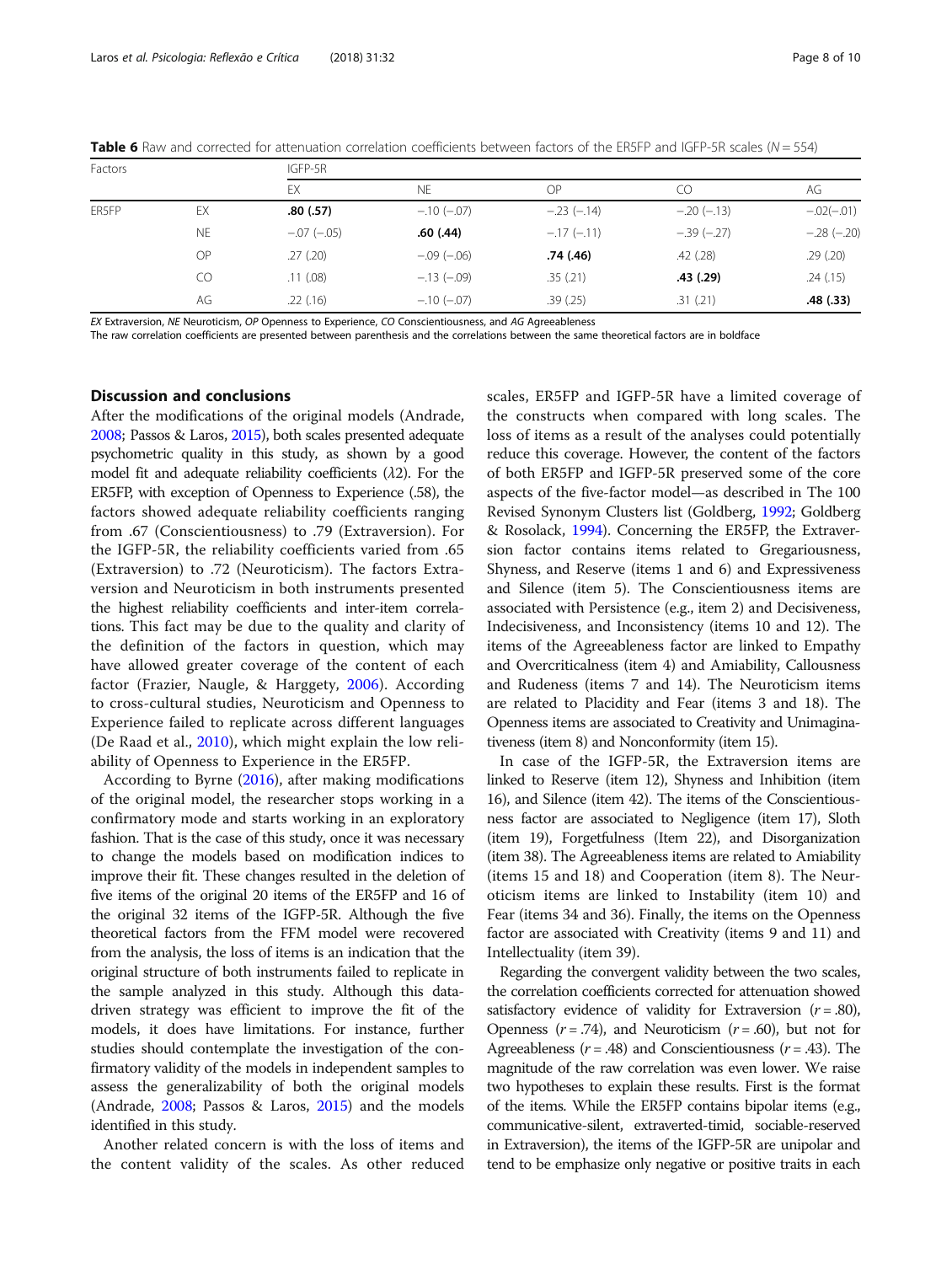factor (e.g., reserved, timid, inhibited, quiet, silent in the Extraversion factor). Second is the content of the factors. As one can see in the two previous paragraphs, there are somewhat different emphases in the content of each of the factors. This is also a consequence of the deletion of items in the analyses.

The means of the ER5FP factor scores identified in the development study and in the current study resemble the findings of Donnellan et al. (2006). The data for the Conscientiousness and Openness factors approximate the results presented by the authors regarding the TIPI (Ten-Item Personality Inventory) data, which also have a response scale of 7 points.

Similarities were found comparing differences between groups for the data obtained with the two instruments. On both scales, women presented higher average scores on Neuroticism. Parents obtained higher scores on Agreeableness with both instruments. Concerning the covariate age, the results revealed significant differences for Agreeableness on the two scales, indicating that older people tend to be more agreeable. Regarding marital status, the only difference was on the factor Agreeableness of the ER5FP data, with married participants scoring higher. No differences were found for the level of education. This last result could be related to a homogeneity regarding the educational background in the sample analyzed in this study.

However, exploring the theoretical implications of the observed differences is beyond the scope of this study. Nevertheless, the interested reader can find a number of studies relating the Big Five to a number of covariates such as age (Donnellan & Lucas, [2008](#page-9-0); Terraciano, McCrae, Brant, & Costa Jr., [2005](#page-9-0)), marital status (Boyce et al., [2016](#page-9-0)), parenthood (Prinzie et al., [2009](#page-9-0)), and gender (Schmitt et al., [2017;](#page-9-0) Weisberg et al., [2011\)](#page-9-0).

The sample has other limitations. Because it was carried out basically in the Distrito Federal and in the Metropolitan Region of Salvador, Bahia, the study did not present a representative sample of the entire Brazilian population. In addition, since data collection was performed in educational institutions, there was little variability in the response pattern, which is not the most recommended in studies that seek to evaluate the psychometric quality of instruments. Future studies will benefit if carried out with representative samples, so as to cover the entire national territory.

Investigating convergent validity is an essential step in the development of psychometric instruments and theoretical models. Thus, this study contributes in advancing the research with the FFM, as well as in developing measurement instruments. In addition to investigating the psychometric properties of the instruments, this study may also encourage further research on the relationship between personality and issues related to social context. Finally, the results of this study and those from the works of Passos and Laros ([2015](#page-9-0)) and Andrade [\(2008](#page-9-0)) provided preliminary evidence that ER5FP and IGFP-5R are moderately good alternatives for use in future research involving personality assessment within the theoretical framework of the five-factor model.

#### Abbreviations

AG: Agreeableness; BFI: Big Five Inventory; BFP: Bateria Fatorial da Personalidade; CFI: Comparative Fix Index; CO: Conscientiousness; DF: Degrees of freedom; EMR: Escala de Marcadores Reduzidos; ER5FP: Reduced Scale of Big Five Personality Factors; EX: Extraversion; FFM: Five-factor model; GFI: Goodness of Fit Index; IGFP-5R: Reduced Inventory of Big Five Personality Factors; NE: Neuroticism; NEO-PI-R: NEO Personality Inventory - Revised; OP: Openness to Experience; Red5: Escala Reduzida de Descritores de Personalidade; RMSEA: Root mean square error of approximation; SRMR: Standardized Root Mean Square Residual; TIPI: Ten-Item Personality Inventory; λ2: Guttman's coefficient lambda 2;  $\chi^2$ : Chi square

#### Acknowledgements

Not applicable.

#### Funding

No funding was received.

#### Availability of data and materials

Databanks can be requested to the first author by the e-mail address listed in the contact details.

#### Authors' contributions

JAL has made substantial contributions to the conception and design of the study, analysis and interpretation of the data, and drafting and revising the manuscript. AJdSP has made substantial contributions to the interpretation of the data and drafting and revising the manuscript. JMdA has made substantial contributions to the interpretation of the data and revising the manuscript. MFDP has made substantial contributions to the conception and design, acquisition of the data, and analysis and interpretation of the data. All authors read and approved the final version of the manuscript.

#### Authors' information

JAL is a professor at the Institute of Psychology of the University of Brasília, Brazil. AJSP is a professor at the Federal University of Mato Grosso do Sul, Brazil. JMA is a professor at the Institute of Psychology of the University of Brasília, Brazil.

MFDP is analyst on health management at the Fundação Oswaldo Cruz (Fiocruz), Brazil.

#### Competing interests

The authors declare that they have no competing interests.

#### Publisher's Note

Springer Nature remains neutral with regard to jurisdictional claims in published maps and institutional affiliations.

#### Author details

<sup>1</sup>Instituto de Psicologia, Departamento de Psicologia Social e do Trabalho, Universidade de Brasília, Campus Universitário Darcy Ribeiro, Plano Piloto, Brasília, DF CEP: 70910900, Brazil. <sup>2</sup>Universidade Federal de Mato Grosso do Sul (UFMS), Campus de Paranaíba, Avenida Pedro Pedrossian, n.°725, Bairro Universitário, Paranaíba, MS CEP: 79.500-000, Brazil. <sup>3</sup>Instituto de Psicologia, Departamento de Psicologia Social e do Trabalho, Universidade de Brasília, Campus Universitário Darcy Ribeiro, Plano Piloto, Brasília, DF CEP: 70910900, Brazil. <sup>4</sup>Fundação Oswaldo Cruz, Campus Universitário Darcy Ribeiro - Gleba A, Avenida L3 Norte, SG 10, Brasília, DF CEP 70.904-970, Brazil.